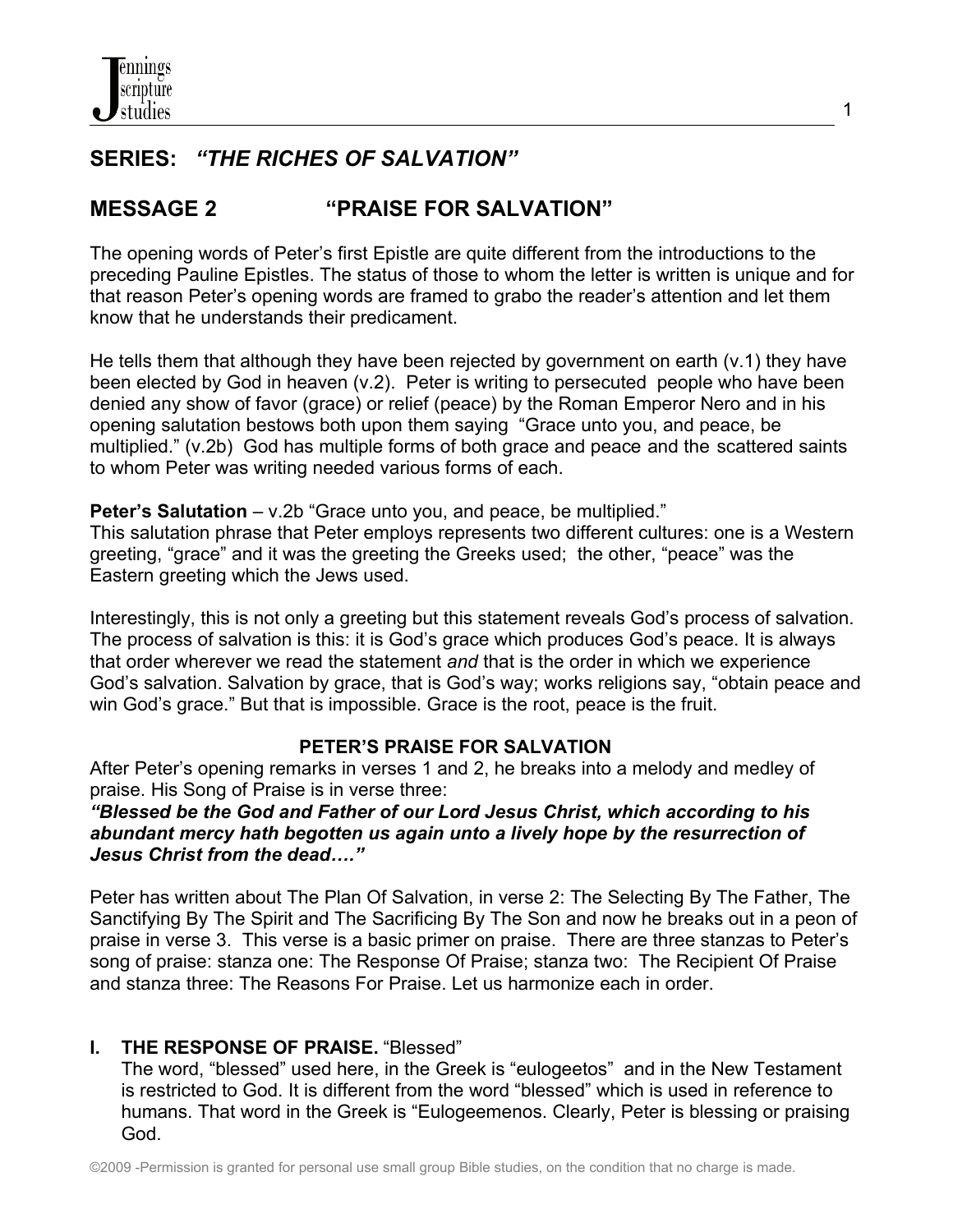

 The word "blessed", "eulogeetos" in Greek, is comprised of "eu" meaning "well" and "logeo" which means "to speak well of worth with words." The English words eulogy and eulogize come from this word.

#### **II. THE RECEIPIENT OF PRAISE.**

"Blessed be the God and Father of our Lord Jesus Christ…." v.3

 Peter is not bestowing blessing upon God, or adding blessing to the blessedness which God already is, for God is in His Person the ultimate source and perfection of blessing and nothing can be added to His blessedness. What Peter is doing here is eulogizing God, praising God. Praise to God is "speaking well of worth with words"!

 The best definition that I have heard, and I do not remember where I heard it, is this: "Praise is inner health made audible." How often and how much do we make audible our praise to God?

 One of my favorite audible expressions of praise is in Psalm 103:1-2 "Bless the LORD, O my soul: and all that is within me, bless his holy name. Bless the LORD, O my soul, and forget not all his benefits" and then the Psalmist lists some of the benefits.

 Psalm 150 is a great praise Psalm to God. It instructs us about Whom we are to praise, where, why and how to praise. Read it below:

 "Praise ye the LORD. Praise God in his sanctuary: praise him in the firmament of his power. Praise him for his mighty acts: praise him according to his excellent greatness. Praise him with the sound of the trumpet: praise him with the psaltery and harp. Praise him with the timbrel and dance: praise him with stringed instruments and organs. Praise him upon the loud cymbals: praise him upon the high sounding cymbals. Let every thing that hath breath praise the LORD. Praise ye the LORD."

 Did you see that last verse: "Let every thing that hath breath praise the LORD. Praise ye the LORD." Do you have breath? We can praise God silently in our thoughts but there is a time when we are instructed to use our breath and make "inner praise audible"! That is what Peter does here in verse three.

 Then we come to a list of blessings for which to praise God in the last part of verse three. Let us consider:

#### **III. THE REASONS FOR PRAISE.**

"according to his abundant mercy hath begotten us again unto a lively hope by the resurrection of Jesus Christ from the dead…."

There are four reasons for praise in verse 3. They are as follows:

#### **A. "Abundant mercy."**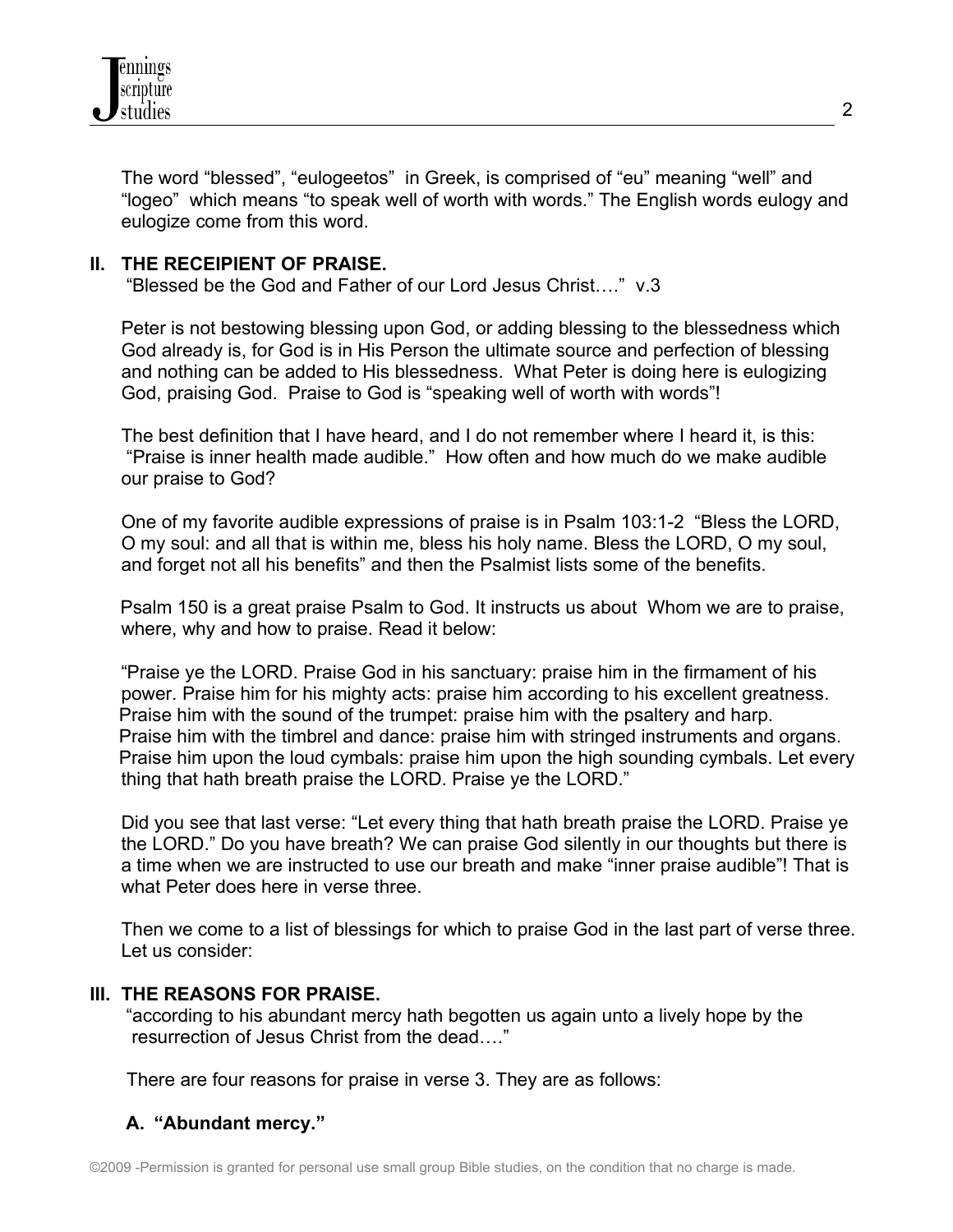The publican cried out, "God be merciful to me a sinner." (Luke 18:13) Those of us who have been forgiven can say, "Praise God for His mercy!"

- Consider the *height* of God's mercy: "As the heaven is high above the earth, so great is his mercy toward them that fear him." (Psalm 103:11);
- Consider the *length* of God's mercy: In each of the 26 verses of Psalm 136 we read, "His mercy endures forever.";
- Consider the *breadth* of God's mercy: "The earth if full of Thy mercy." (Psalm119:64)

Therefore, we should say in the words of Psalm 89:1 "I will sing of the mercy of the Lord forever….!"

**ILLUST**. Dr. T. De Witt Talmage, gifted pastor, orator, writer and at one time pastor of the Brooklyn Presbyterian Church, N.Y., dreamed of God's mercy and later, when speaking on the subject, illustrated the message by telling of his dream. He said he dreamed that he stood before the ocean of God's mercy where four ships were anchored. He commanded the ships to sail, one North, one South, one East and one West, until they discovered the limits of God's mercy. With crowded canvass and full crew they sailed for 1,000 years and returning they announced, "There is no shore to God's mercy!"

 I have heard persons say, "I want justice from God." I do not want justice, I need mercy! If we got our just deserts we would remain forever lost, I need mercy. Mercy is the hand of God that hold back the wrath of God. Praise God for His mercy.

Peter praises God for His abundant mercy and then he praises God for:

**B. "The new birth" –"**begotten us again."

 Peter praises God for the truth that God has "begotten" or "born us again". He uses A variation of this term three times in chapters one and two:

- I Peter 1:3 "born again unto a living hope";
- I Peter 1:23 "born again ..... by the Word of God."
- I Peter 2:2 "newborn babes."

## **B. "A living hope."**

The people to whom Peter is writing this letter had little or no hope on the horizontal plain and they needed to be reminded that their hope was on the vertical plain, from God Himself.

- Our hope is within us: "Christ in you, the hope of glory." (Colossians 1:27)
- Our hope is before us: "Looking for that blessed hope, and the glorious appearing of the great God and our Savior Jesus Christ." (Titus 2:13)

 This is scriptural optimism! Sanctified optimism! And great cause for which to praise God. Peter includes one more reason for which to praise God. It is: